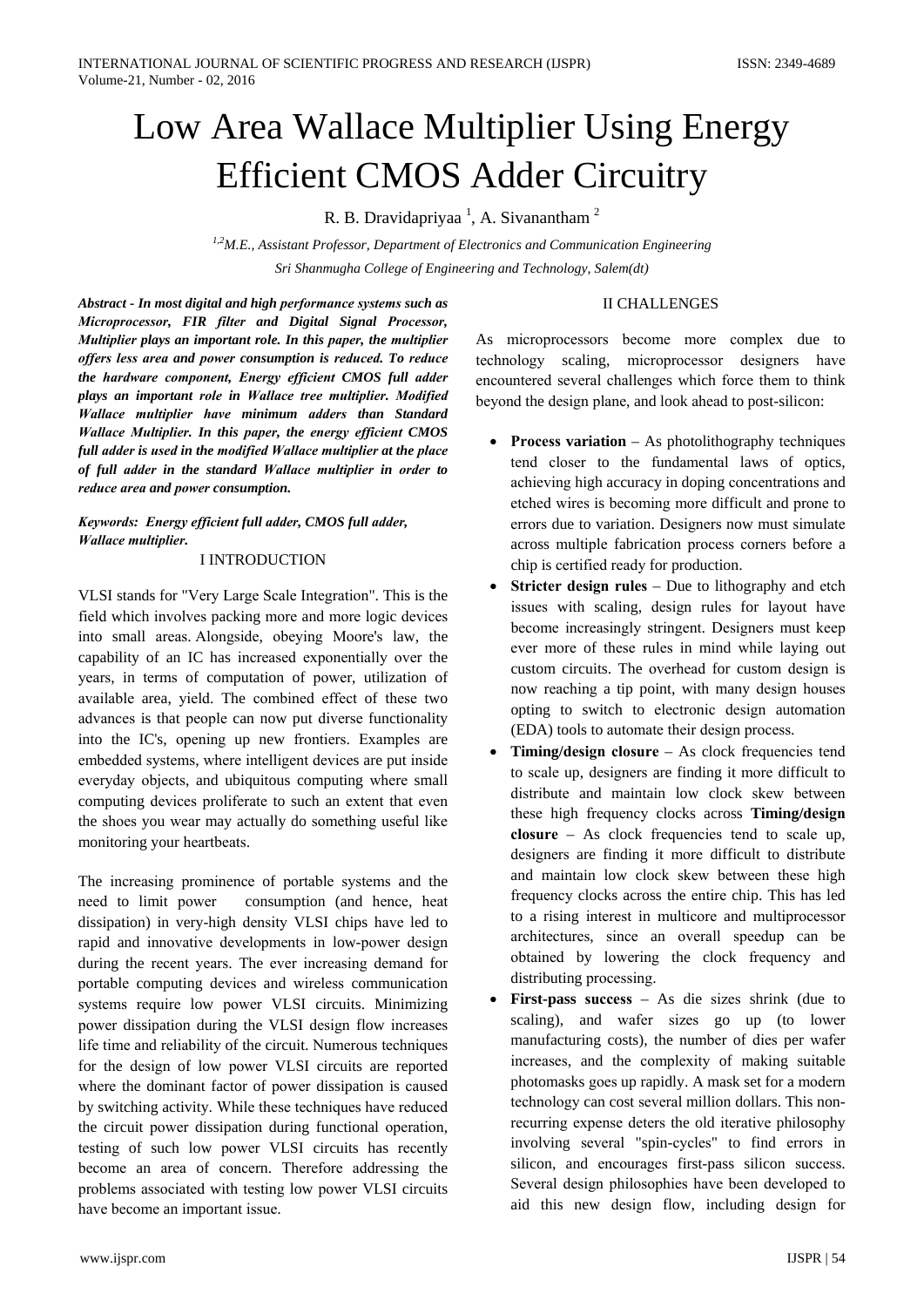manufacturing (DFM), design for test (DFT), and Design for X.

## **III OBJECTIVE OF THE WORK**

A Wallace tree is an efficient hardware implementation of a digital circuit that multiplies two integers. The entire procedure is carried out into three steps:

- Partial product generation,
- Partial product grouping and reduction,
- Final adding.  $\bullet$

The main objective of this project :

To reduce area:

The area can be reduced by minimizing gate counts in adder using common boolean logic.

To reduce power consumption:

The lower power consumption will be achieved by minimizing the area.

# **IV PROJECT DESCRIPTION**



Figure 3.1 Basic Wallace Tree

The Wallace tree has three steps:

- 1. Multiply (that is AND) each bit of one of the arguments, by each bit of the other, yielding  $n^2$ results. Depending on position of the multiplied bits. the wires carry different weights, for example wire of bit carrying result of  $a_2b_3$  is 32 (see explanation of weights below).
- 2. Reduce the number of partial products to two by layers of full and half adders.
- 3. Group the wires in two numbers, and add them with a conventional adder.

The Wallace tree multiplier is considerably faster than a simple array multiplier because its height is logarithmic in word size, not linear. However, in addition to the large number of adders required, the Wallace tree's wiring is much less regular and more complicated. As a result, Wallace trees are often avoided by designers, while design complexity is a concern to them. Wallace tree styles use a log-depth tree network for reduction. Faster, but irregular, they trade ease of layout for speed. Wallace tree styles are generally avoided for low power applications, since excess of wiring is likely to consume extra power. While subsequently faster than Carry-save structure for large bit multipliers, the Wallace tree multiplier has the disadvantage of being very irregular, which complicates the task of coming with an efficient layout. The Wallace tree multiplier is a high speed multiplier. The summing of the partial product bits in parallel using a tree of carry-save adders became generally known as the "Wallace Tree". Three step processes are used to multiply two numbers.

- Formation of bit products.
- Reduction of the bit product matrix into a two row matrix by means of a carry save adder.
- Summation of remaining two rows using a faster Carry Look Ahead Adder (CLA).



The second phase works as follows:

As long as there are three or more wires with the same weight add a following layer:

Take any three wires with the same weights and input them into full adder. The result will be an output wire of the same weight and an output wire with a higher weight for each three input wires.

- If there are two wires of the same weight left, input them into half adder.
- If there is just one wire left, connect it to the next laver.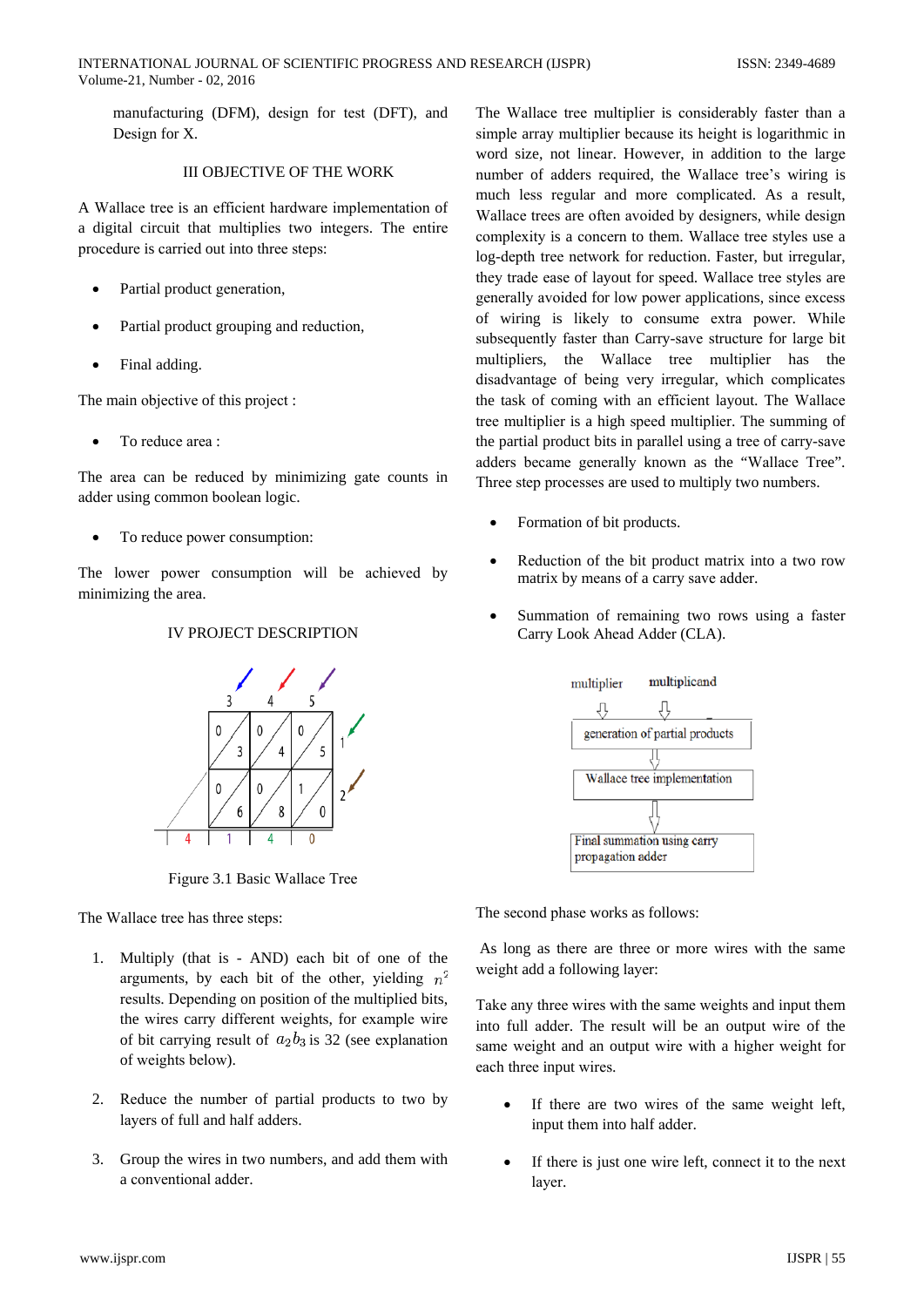The benefit of the Wallace tree is that there are only o(log n) reduction layers, and each layer has  $o(1)$  propagation delay. As making the partial products is  $o(1)$  and the final addition iso( $log n$ ), the multiplication is only  $o(log n)$ , not much slower than addition (however, much more expensive in the gate count). Adding partial products with regular adders would require o(log2n) time. From a complexity theoretic perspective, the Wallace tree algorithm puts multiplication in the class NC. These computations only consider gate delays and don't deal with wire delays, which can also be very substantial. The Wallace tree can be also represented by a tree of  $3/2$  or  $4/2$ adders.



Figure 3.3 Wallace Multiplication

The **half adder** adds two one-bit binary numbers  $A$  and  $B$ . It has two outputs,  $S$  and  $C$  (the value theoretically carried on to the next addition); the final sum is  $2C + S$ . The simplest half-adder design, pictured on the right, incorporates an XOR gate for  $S$  and an AND gate for  $C$ . With the addition of an OR gate to combine their carry outputs, two half adders can be combined to make a full adder.



Figure 3.4 Full Adder

A full adder adds binary numbers and accounts for values carried in as well as out. A one-bit full adder adds three one-bit numbers, often written as A, B, and  $C_{\text{in}}$ ; A and B are the operands, and  $C_{\text{in}}$  is a bit carried in from the next less significant stage. The full-adder is usually a component in a cascade of adders, which add 8, 16, 32, etc. binary numbers. The circuit produces a two-bit output sum typically represented by the signals  $C_{\text{out}}$  and S, where  $sum = 2 \times C_{out} + S$ 

A full adder can be implemented in many different ways such as with a custom transistor-level circuit or composed of other gates. One example implementation is with

$$
S = A \oplus B \oplus C_{in}
$$

$$
C_{out} = (A \cdot B) + (C_{in} \cdot (A \oplus B))
$$

In this implementation, the final OR gate before the carryout output may be replaced by an XOR gate without altering the resulting logic. Using only two types of gates is convenient if the circuit is being implemented using simple IC chips which contain only one gate type per chip. In this light, Cout can be implemented as

$$
C_{out} = (A \cdot B) \oplus (C_{in} \cdot (A \oplus B))
$$

A full adder can be constructed from two half adders by connecting  $A$  and  $B$  to the input of one half adder, connecting the sum from that to an input to the second adder, connecting  $C_i$  to the other input and OR the two carry outputs. Equivalently, S could be made the three-bit XOR of A, B, and  $C_i$ , and  $C_{out}$  could be made the three-bit majority function of A, B, and  $C_i$ .

#### **V EXISTING WORK**

An Existing Full adder design using alternative logic scheme gives low power delay product (PDP), in terms of speed, power consumption and reduced Area. Examining the truth table of EFA, it can be seen that the S0 output gives A XOR B when  $C=0$ , and it also gives A XNOR B when  $C = 1$ . Thus, the Multiplexer can use to obtain the respective value taking C input as a selection signal. Following the same criteria taking C0 as a output equals to A AND B when input  $C=0$ , and A OR B when input  $C=1$ . Again C can be used as a respective value for the required result, using Multiplexer. An alternative logic scheme to design a full adder cell can be formed by a logic block to obtain the A XOR B and A XNOR B signals, another block can be obtain the A AND B and A OR B signals, and two Multiplexers driven by the C input to generate S0 and C0 outputs as shown in fig. Full adder design using swing restore complementary Pass-Transistor logic (SR-CPL) style [4] build the AND/OR gates And XOR/XNOR gates, and multiplexer based on pass transistor to obtain S0 and C0 output. The AND/OR gates build using a powerless and groundless pass-transistor logic.

An Existing Full adder design using alternative logic scheme gives low power delay product (PDP), in terms of speed, power consumption and reduced Area. Examining the truth table of EFA, it can be seen that the S0 output gives A XOR B when  $C=0$ , and it also gives A XNOR B when  $C = 1$ . Thus, the Multiplexer can use to obtain the respective value taking C input as a selection signal.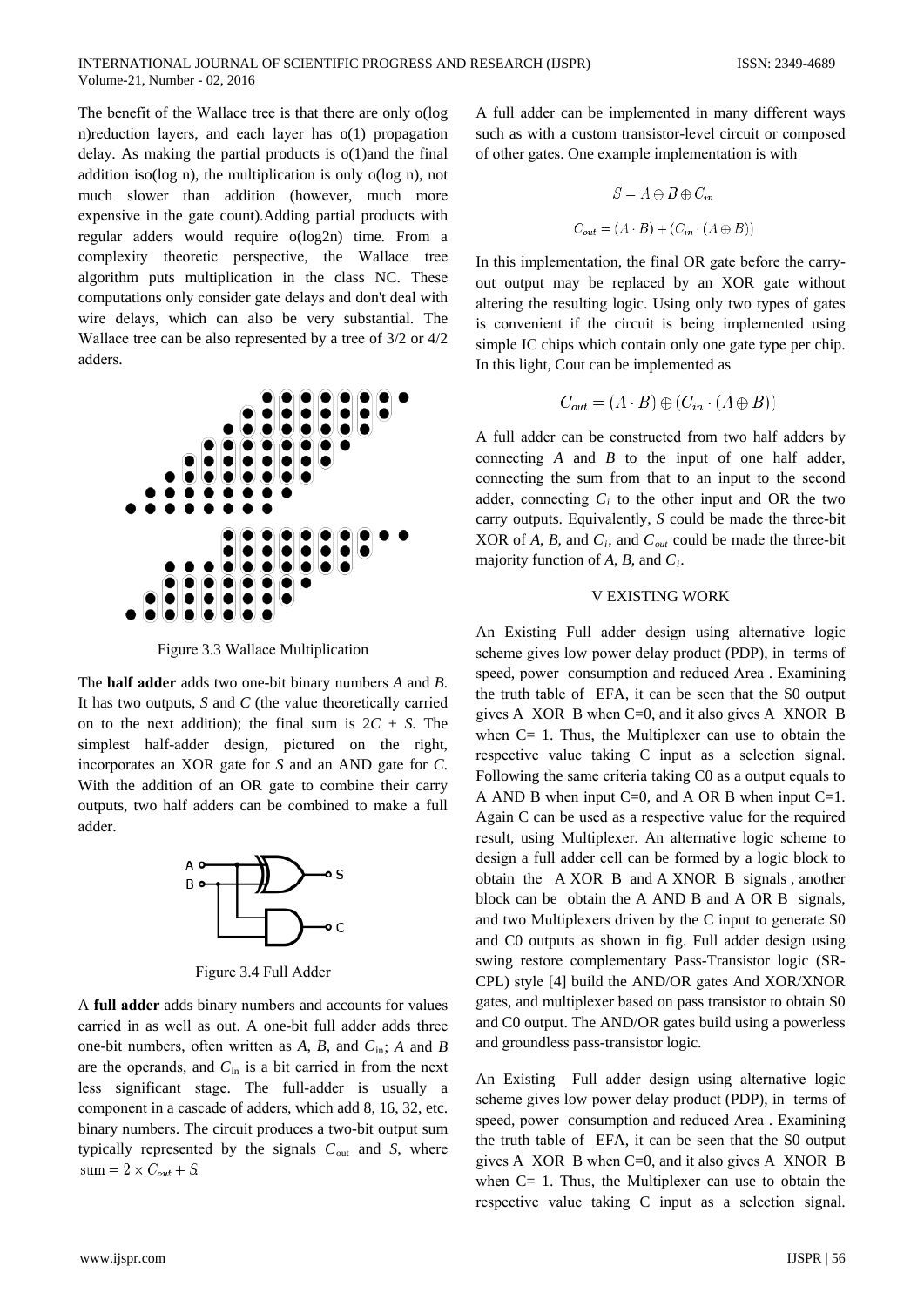Following the same criteria taking C0 as a output equals to A AND B when input  $C=0$ , and A OR B when input  $C=1$ . Again C can be used as a respective value for the required result, using Multiplexer. An alternative logic scheme to design a full adder cell can be formed by a logic block to obtain the A XOR B and A XNOR B signals, another block can be obtain the A AND B and A OR B signals, and two Multiplexers driven by the C input to generate S0 and C0 outputs as shown in fig. Full adder design using swing restore complementary Pass-Transistor logic (SR-CPL) style [4] build the AND/OR gates And XOR/XNOR gates, and multiplexer based on pass transistor to obtain S0 and C0 output. The AND/OR gates build using a powerless and groundless pass-transistor logic.

Double-pass transistor logic eliminates some of the inverter stages required for complementary pass transistor logic by using both N and P transistors, with dual logic paths for every function. While it has high speed due to low input capacitance, it has only limited capacity to drive a load.

# VI DRAWBACKS OF EXISTING WORK

- Higher number of great count in full adder circuit
- Higher power consumption
- Low performance  $\bullet$

#### VII PROPOSED WORK

The proposed full adder uses two XOR gates and one 2:1 multiplexer unit. A and B are the inputs of first XOR gate and produce the output Y.Sum is generated by the XOR operation of Cin as one input and the output generated from the previous XOR gate Y is given as the another input. The carry is generated from the 2:1 multiplexer unit. The input of the multiplexer is A and Cin. Y acts as the control/selection signal of multiplexer. The carry Cout is generated depending upon the control signal.

#### ADVANTAGES OF PROPOSED WORK

- Reduce power consumption
- Reduce area
- High performance

# VIII SIMULATION PROCEDURE

# MICROWIND AND DSCH - NOR EXAMPLE

- We will learn both the design flow and the CAD tools.
- The specifications we are going to see may be different for different foundry and technology.
- 
- Design Example (2 Levels) : NOR Gate
	- Logic design
	- Circuit design

## IX DESIGN AND SIMULATION RESULTS



## X CONCLUSION

In this project, the proposed full adder design which consumes less area and power than the existing full adder. The layout simulation have been done for the proposed circuit in order show the improvement in power consumption over supply voltages, operating frequency and temperature. The proposed adder has been designed using 45nm technology and proved it to be a better option for low power complex system design. The net effect is that proposed full adder shows a much better performance compared to existing full adder.

#### XI FUTURE ENHANCEMENT

In future work, the proposed full adder design will be implemented in Wallace multiplier to reduce the gate count and also to reduce power consumption.

## **REFERENCES**

- [1] S. S. Kidambi, F. El-Guibaly, and A. Antoniou, "Areaefficient multipliers for digital signal processing applications," IEEE Trans. Circuits Syst. II, vol. 43, pp.
- [2] Vasudev G. and RajendraHegadi, Member, IACSIT" Design and Development of 8-Bits Fast Multiplier for Low Power Applications" IACSIT International Journal of Engineering and Technology, Vol. 4, No. 6, December 2012.
- [3] Gyanesh Savita1, Vijay Kumar Magraiya2, Gajendra Kulshrestha3, VivekGoval" Designing of Low Power 16-Bit Carry Select Adder with Less Delay in 45 nm CMOS